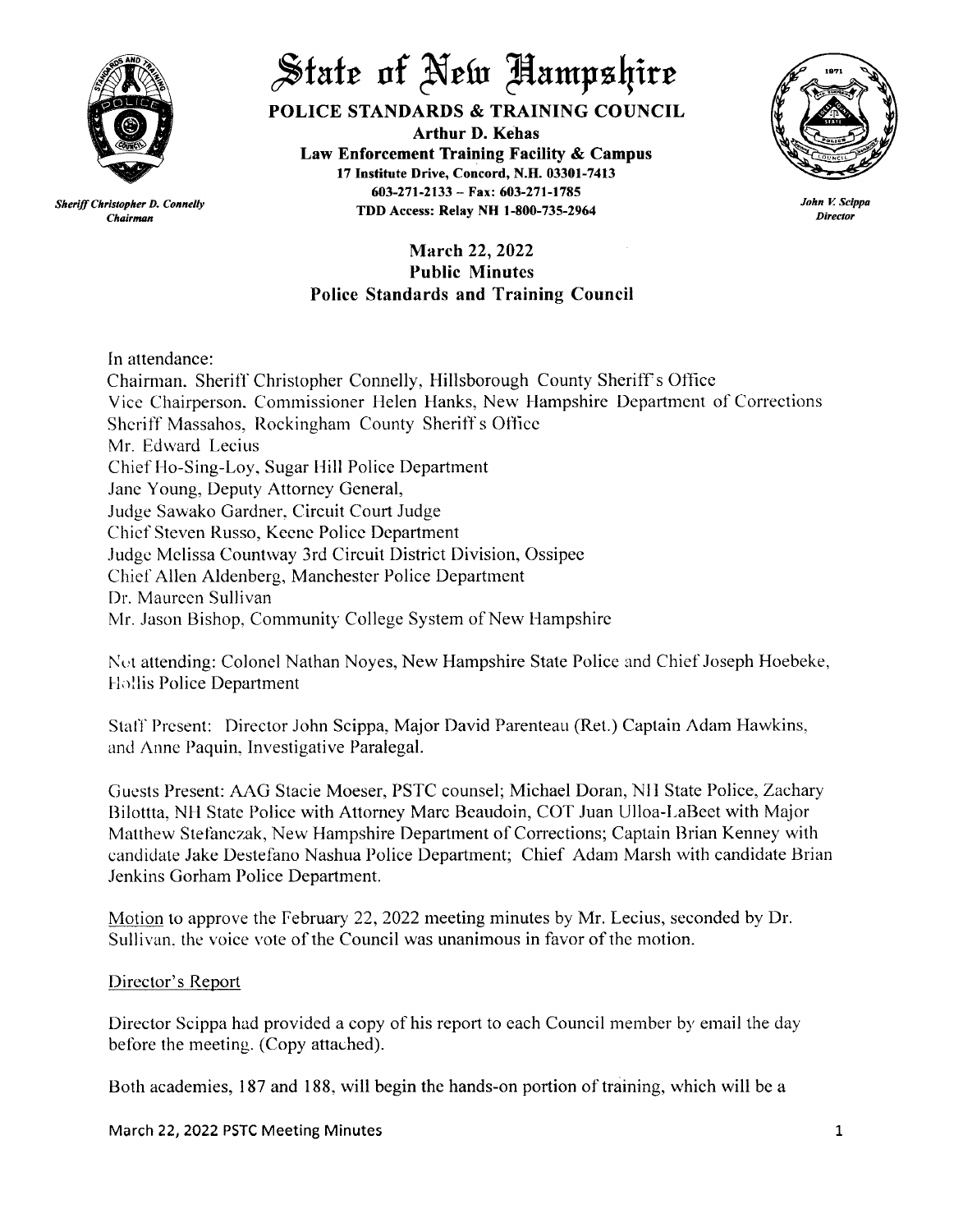proving point for the experiment on overlapping academies. PSTC has had a great response from outside agencies to facilitate training in driving, firearms and defensive tactics. PSTC staff has done a phenomenal job balancing the use of the building and resources to get each academy trained. Director Scippa stated that he looked forward to seeing how running two academies for hands-on sessions would work.

Director Scippa commended Major Schultz and Loralee Ames for their parts in the budget process. They identified lines in the operating budget where our agency could leverage money that hadn't been spent and form a plan to ask permission to spend that money in other places.

### Pol 403.01 - Final Proposal

Stacie Moeser, Assistant Attorney General and PSTC's counsel, was present to explain amendments to Pol 403.01, which is the rule for in-service training requirements.

She noted that the rulemaking process was long and time-consuming.

Council members had been provided with copies of the rule with all of the updated amendments. The rule had been submitted to JLCAR (Joint Commission on Administrative Rules) as a conditional approval. Changes were made to the rule based on the first comments from OLS (Office of Legislative Services), then more changes were made after their additional comments. The rule that was before Council was the result of all of the amendments, the final proposal. The dates in the rule itself will come into effect as soon as the rule passes.

Council members were asked to review the rule and vote to accept the conditional amended response and vote to accept the rule as amended. After the Council votes, the rule will be sent back to the Office of Legislative Services and Joint Legislative Committee of Administrative Rules. If they agree, this document includes all of their comments, the next meeting of JLCAR will be on March 29, 2022. They should adopt it on that date.

Commissioner Hanks commented about the title in the rule for probation parole. There was a forward slash between the words "probation" and "parole". Commissioner Hanks objected to that term being used in the rule. She suggested that the slash mark be removed any place it exists. They are a singular employee, not a probation or parole officer. They are probation parole officers.

Attorney Moeser reiterated that OLS-JLCAR would argue about that change at this point in the rulemaking process. The slash between probation and parole has always been in the rule, it's written in the same manner throughout PSTC's administrative Pol rules.

She continued, explaining that the letter sent by OLS to PSTC with instructions that PSTC must amend the rule according to the conditional approval. If the rules have not been amended in accordance with conditional approval it will be deemed an objection.

Deputy Attorney General Young asked if it (the slash between the words probation parole) could be noted as a scrivener's error?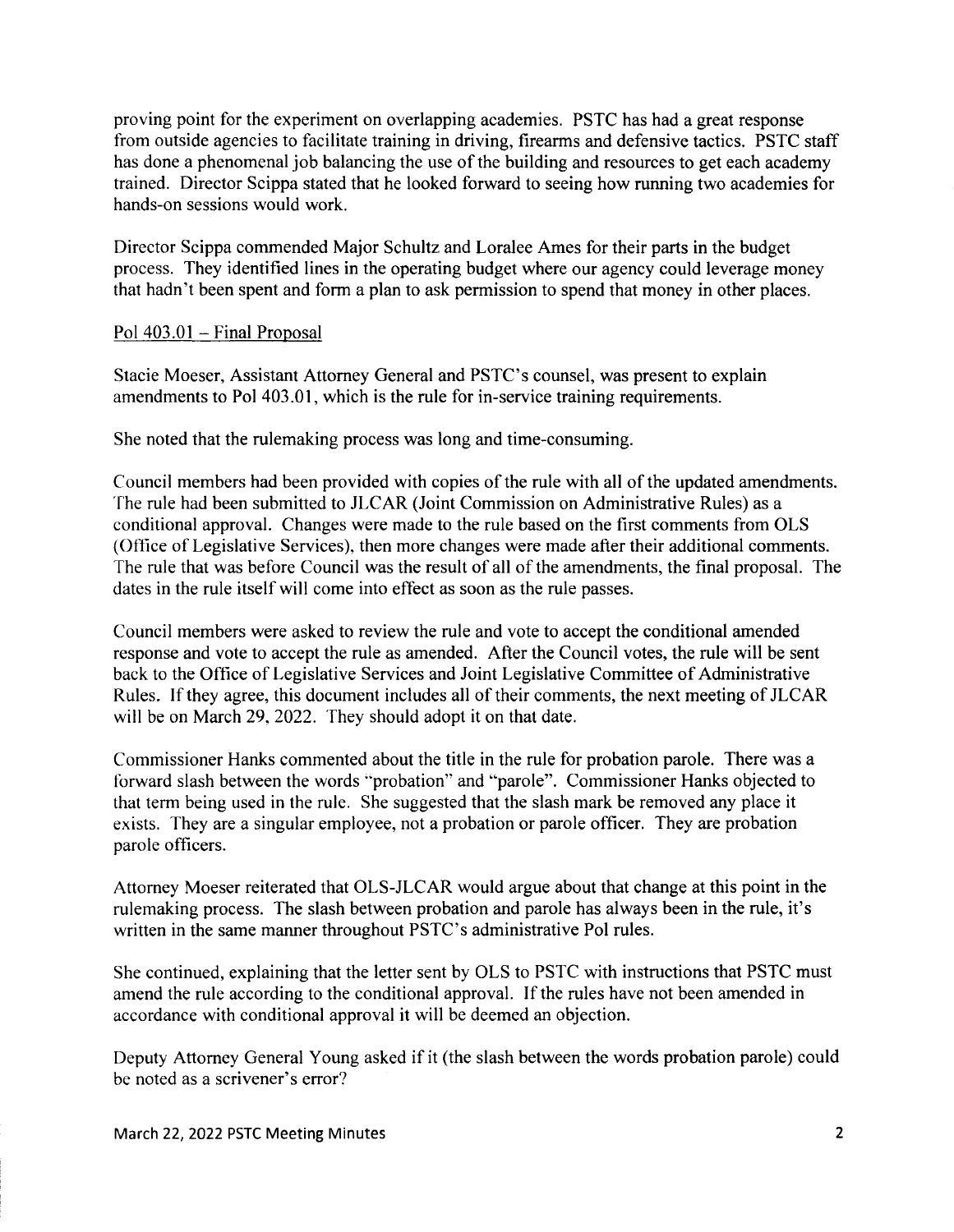Attorney Moeser asked the Council if they would approve the amendment in both formats, if it is able to be corrected as a scrivner's error, then proceed that way, it wouldn't hold up the procedure.

Judge Countway noted that at some point in the future, someone will make a legal argument that the slash has a different meaning, every other place in the statute the Commissioner is saying there is no slash. We, as the "body" are saying we want it all to be consistent. She is opposed to approving it containing the slash, now that we know it isn't used anywhere else, it creates fodder for future litigation.

Attorney Moeser said it was important that the Council vote on the matter that day.

Judge Gardner asked what Commissioner Hank's suggestion was, if the forward slash was removed? Attorney Moeser noted that it was a space between the words probation parole. Judge Gardner also noted that she had reviewed Pol 401.01, that section of the rule does have a slash.

Commissioner Hanks stated that there was no slash in Department of Corrections Administrative Rules or rules for the New Hampshire Retirement System rules.

Attorney Moeser noted the concern, but the slash is throughout the rules. PSTC may have difficulty getting this passed by doing that (removing the forward slash between the words probation parole). She stated that in fact, that probation parole, (probation/parole) with a slash mark, was in the PSTC rules sixty-seven times.

Director Scippa explained that probation parole was written in that manner in PSTC's rules "Definitions," maintaining consistency. He explained that PSTC will be doing a complete rule re-write to move forward and keep the rules consistent with the slash. It can be corrected at that point.

Motion by Judge Countway to approve the rules as presented with the slash, Chief Russo seconded the Motion. The Council's voice vote was unanimous in favor of the Motion.

## State of NH Police Accreditation MOU

Director Scippa asked the Council members to review the Memorandum of Understanding that he had provided by email, it was drafted to move forward for the state level law enforcement accreditation program.

- The last meeting for state level accreditation involved the Attorney General, the President of the New Hampshire Chiefs of Police Association, and himself.
- The goal is to create a stand-alone commission.
- Director Scippa consulted with Attorney Moeser, there are things that must be accomplished in order that this commission is established with lawful authority.
- He would like the council to review the Memorandum of Understanding so they can proceed forward regarding the next steps.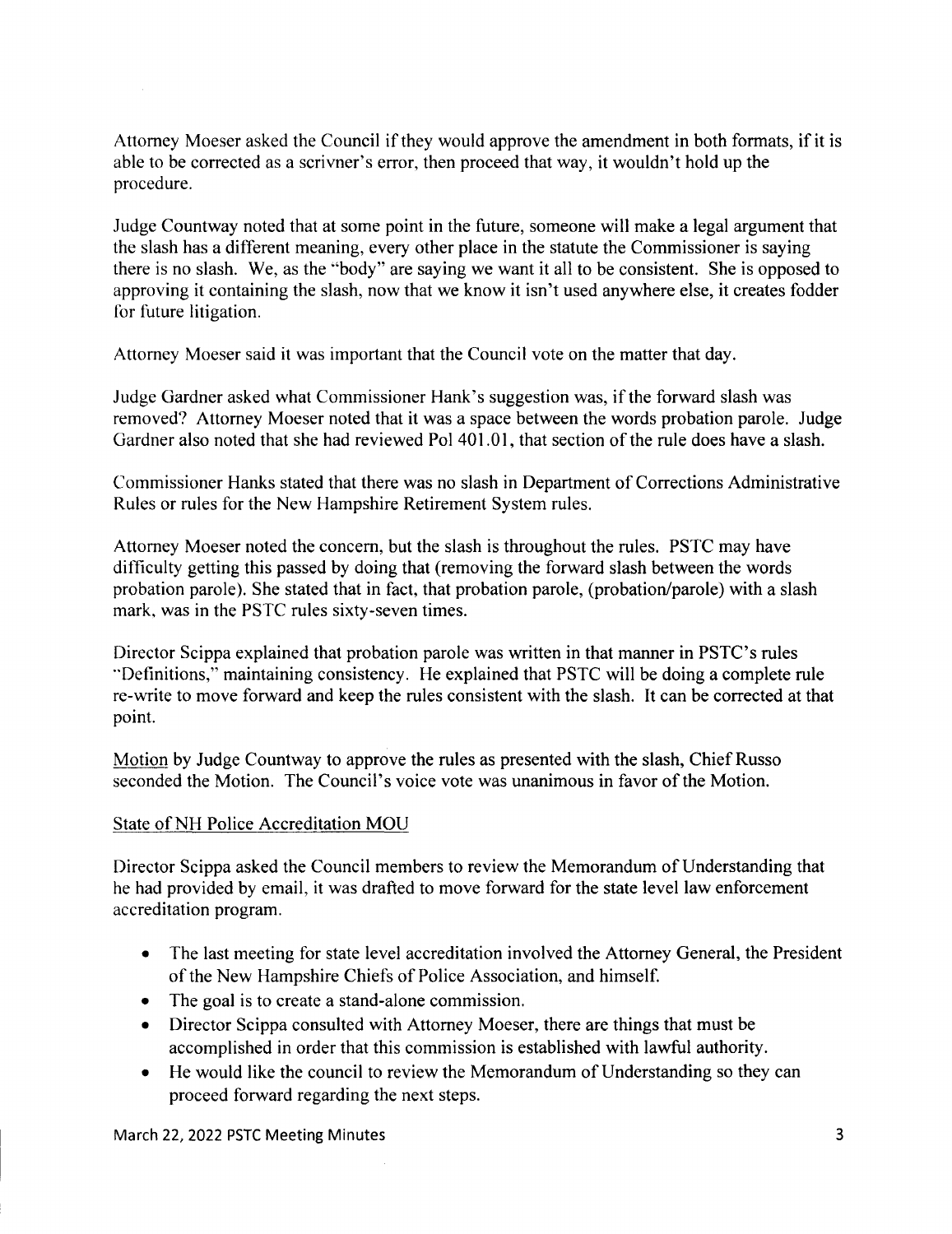- The state level law enforcement accreditation was identified during the LEACT commission.
- Accreditation used to exist and was run from PSTC, but because of proprietary issues brought to the attention of PSTC, the program fell to the wayside.
- Bringing the program back would serve not only the police departments, but also the people of New Hampshire. It will give agencies that have ten or less officers that are interested in accreditation the opportunity otherwise it is out of their reach because of finances or facility problems.

Council members requested a copy of the document, while it was being copied, Director Scippa continued reviewing his written report with the Council.

The commission for certification has not been formed yet, there was no information available about the manner that the accreditation process will work. If an agency is already CALEA accredited, there would be an abbreviated process for that agency's state accreditation.

Dr. Sullivan asked how often an agency would have to get accredited, to which Director Scippa noted that because the commission has not been formally formed or recognized, the length of time of accreditation will be determined once the commission is formed and proprietary standards will be developed. Approval of the Memorandum of Understanding for the commission is the first step.

Judge Gardner asked what support would be necessary from the staff. Director Scippa answered that perhaps a Program Manager position that would provide assistance for the program, working at PSTC. He stated further that there are about 220 police agencies in New Hampshire, some of them may participate immediately, some may have to make plans financially to complete accreditation in a year or two. Some may choose not to participate.

The Program Manager position that will be requested for PSTC will need to administer other programs that were taken on as well. One Program Assistant may need to help with this, but that position will not require full-time hours.

Mr. Lecius asked if state funds would be covered by fees that the agencies would pay.

Director Scippa explained that this would be a "stand-alone" entity recognized by the New Hampshire Attorney General's Office as a non-profit organization. Presently they are using a COPS grant that he worked with Tim Kemper from the grant's unit at the Attorney General's Office. PSTC was awarded \$100,000 to begin, he hoped that the fee structure will help continue to drive the organization.

Motion to approve the Memorandum of Understanding concerning the establishment of New Hampshire's law enforcement accreditation program by Mr. Lecius, the motion was seconded by Chief Aldenberg, the voice vote of the Council was unanimous in favor of the motion.

This concluded Director Scippa's report, and he asked for questions.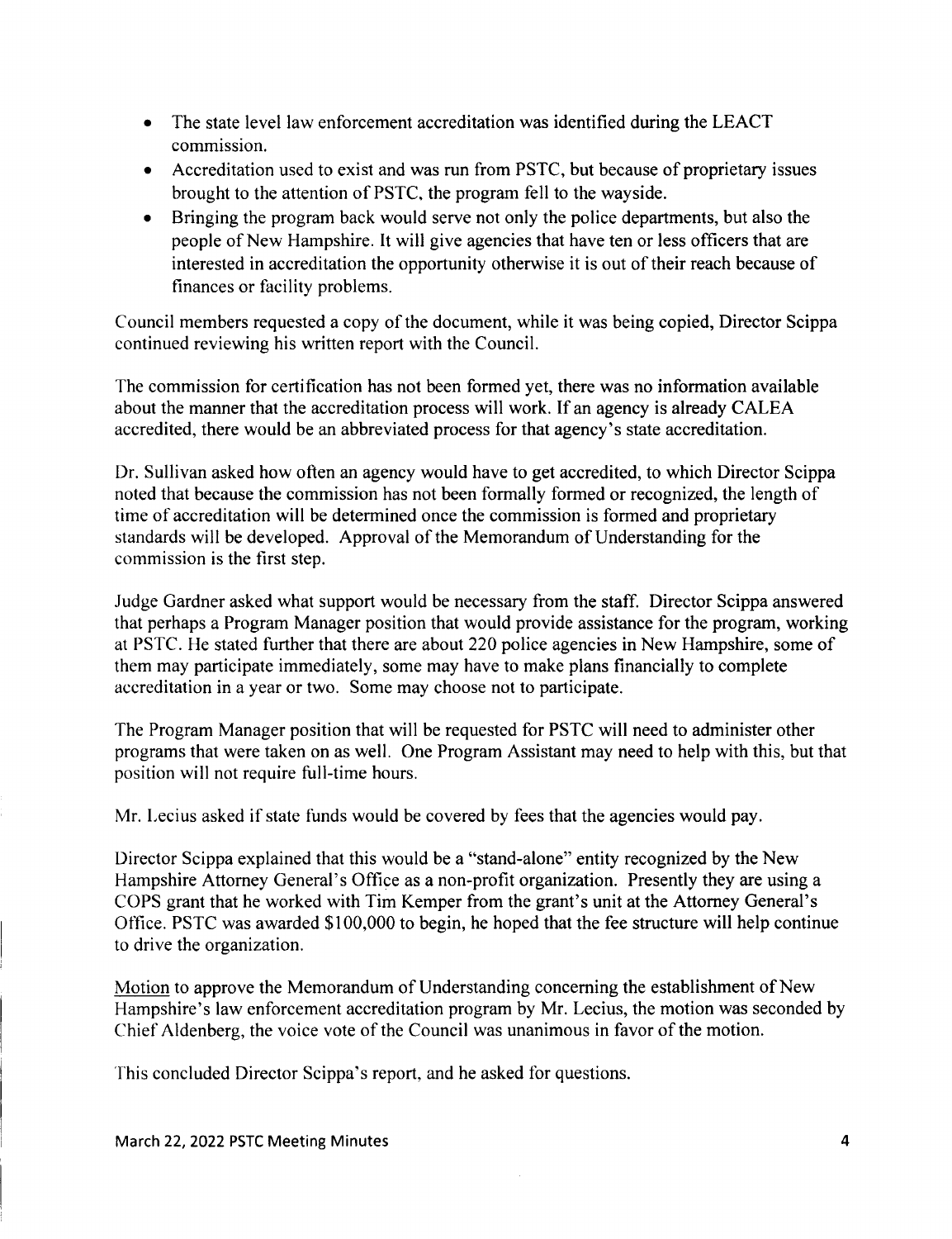### Part Time Academy

Dr. Sullivan asked about the status of the part-time police academy. Director Scippa's response was that the subcommittee that is working on it will be meeting at the end of this month. There may be one more part-time officer police academy this year to meet the needs of the New Hampshire Marine Patrol and the Hampton Police Department. The last time a part-time academy was scheduled there were only one or two people registered. Both Marine Patrol and the Hampton Police Department depend on seasonal officers during the summer. The date for a part-time academy is being discussed.

### Financial Report

Major Schultz noted that to date PSTC has expended \$16,960.00 for psychological testing, the balance in the account is \$160,615.00. There has been an increase in requests the past few weeks. We have tried many different ways to let agencies know that funds are available for the use for psychological testing of candidates.

### New Business

Sheriff Connelly read the notice into the record.

Hearings before the Council are presumed to be held in public session; however, parties have the right to a brief hearing in non-public session to request closure of a portion of the hearing if it will reveal confidential information that creates a compelling interest outweighing the public's right of access. All parties appearing before the Council have been provided with notice of the applicable procedure.

### New Hampshire Department of Corrections

Major Matthew Stefanczak, Chief of Security at New Hampshire Department of Corrections, was present with COT Juan Ulloa-Labeet.

Major Parenteau explained that they were in attendance to request an extension and attendance at the 118<sup>th</sup> Corrections Academy.

COT Labeet was hired January 29, 2021, as a full-time corrections officer trainee. He attended the 115<sup>th</sup> Corrections Academy May 10<sup>th</sup> to July 16, 2021. He failed some testing and re-testing which led to a  $30-60$ -day post academy test status, he failed some of those tests.

Juan Ulloa-LaBeet appeared at the September 28, 2021, Council meeting asking for permission to attend the classes that he failed during the 116<sup>th</sup> Academy. The Council granted that request, as well as permission to continue to work.

He attended classes during the 116<sup>th</sup> Academy, he was unsuccessful on some of them. He did not attend the 117<sup>th</sup> Corrections Academy. The Department of Corrections would like to enroll him in the  $118<sup>th</sup>$  Academy in its' entirety.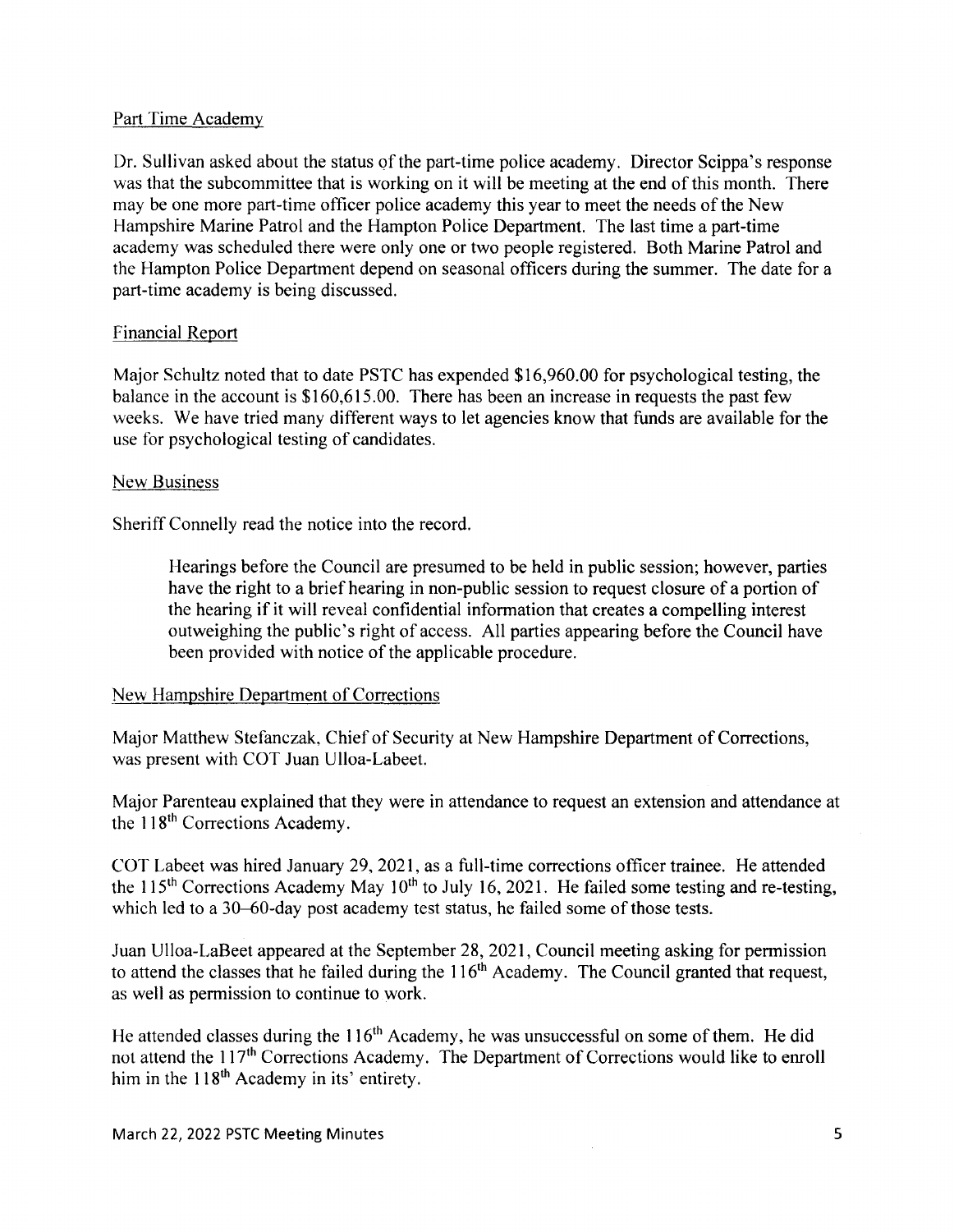Major Stefanczak addressed the Council. He spoke positively about COT Labeet; he goes to work every day and has a willingness to learn. During the  $115<sup>th</sup>$  Academy, he had a meeting with the Warden and discussed English as a second language. Mr. LaBeet has a Bachelor's degree from a Massachusetts college. He learned and applied defensive tactics techniques. He went to the 116<sup>th</sup> block sessions and unfortunately, he had family losses during that period of time; those circumstances continued with additional losses in February and March of that year as well.

They respectfully request an exception is made to allow his attendance in the 118<sup>th</sup> Academy; and allow him to work while attending. There have been discussions with COT LaBeet about the necessity of advocating for himself, to speak with the Academy staff if he needs assistance.

Major Parenteau noted that the Police and Corrections Academy Manual does require permission from the Council in order to attend an academy again and continue working.

Judge Countway asked if the academy provided any English as a second language support.

Director Scippa stated that there was no ESL support. There have been discussions about what, if any, ESL support should be provided. One of the primary functions of an officer is their ability to communicate clearly in an emergency situation.

Motion by Dr. Sullivan to grant an extension to Juan Ulloa-Labeet and admission to the 118<sup>th</sup> Academy, the motion was seconded by Chief Aldenberg. The voice vote of the Council was unanimous in favor of the motion. Commissioner Hanks abstained from the vote.

#### Nashua Police Department

Captain Brian Kenney from Nashua Police Department's Professional Standard's Unit was present with candidate Jake Destefano. Nashua Police Department was requesting a waiver of Administrative Rule Pol 301.05(g)(8), which Major Parenteau read into the record.

Pol 301.05 Background Investigation. The following shall apply to the background investigation of the applicant by the agency:

(g) The hiring authority shall evaluate the results of its background investigation and the agency shall not appoint a person or invest with authority any person elected as a police, corrections or probation/parole officer, who:

> (8) Has ever illegally manufactured, transported for sale, or sold a controlled substance as sale is defined in RSA 318-B:1, unless, upon review of the council at the request of a hiring authority, the council finds that:

a. Either:

1. The conduct occurred at an age when the applicant would have been considered a juvenile under the laws of the state of New Hampshire; or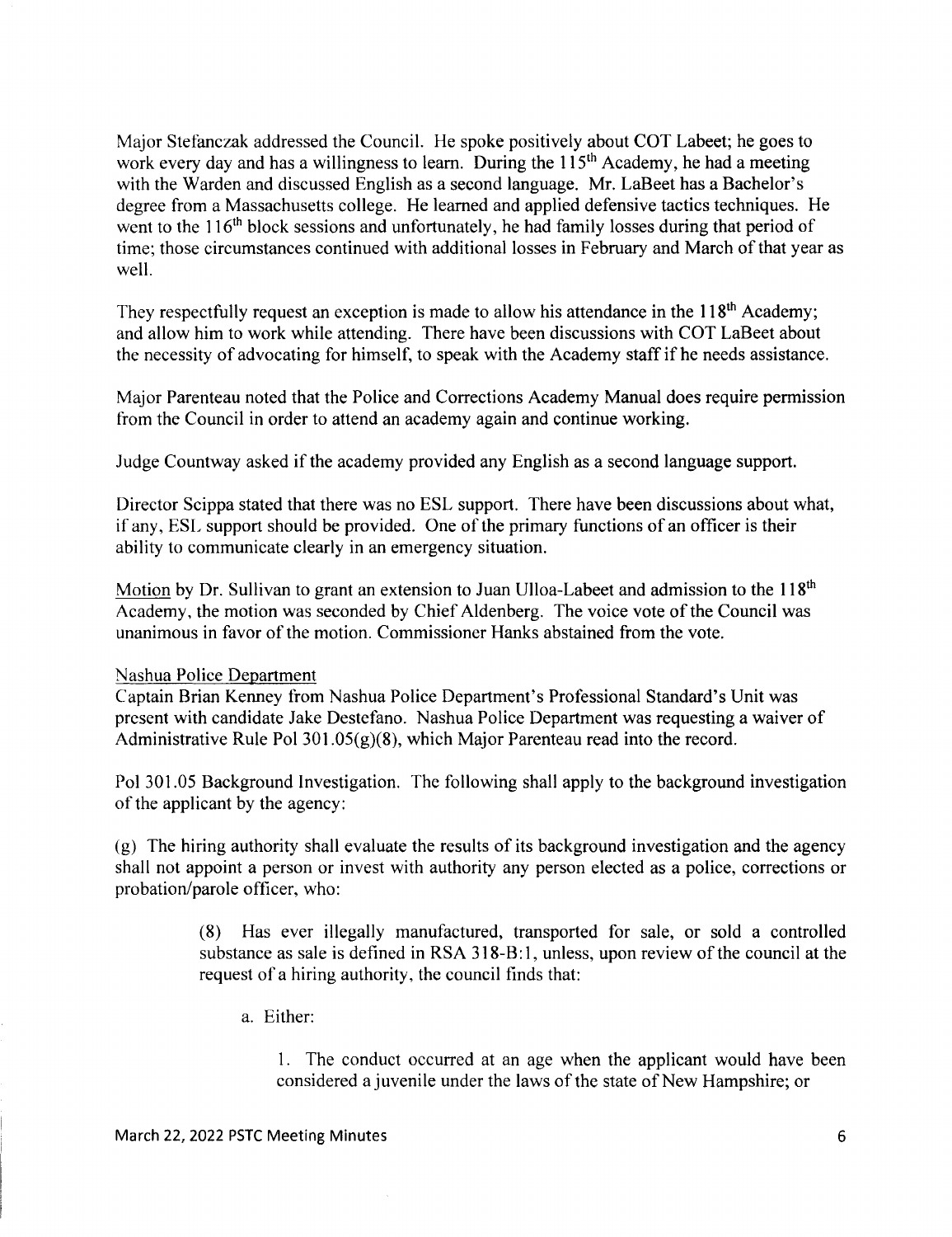2. Where a sale as defined in RSA 318-B: 1 did occur, however, the intent was not for profit, meaning the actual conduct exhibited was not intended to result in an excess of financial return over the expenditure in a transaction or series of transactions; and

b. The behavior pattern under the totality of the circumstances did not demonstrate a lack of good moral character as specified in (m) below;

Captain Kenney and Jake Destefano introduced themselves to the Council.

Captain Kenney noted that he was speaking on behalf of Jake Destefano, who was not yet sworn in by the Nashua Police Department. While completing the background investigation, an event took place at the time he was a juvenile. Captain Kenney requested a non-public session.

Motion by Chief Aldenberg, seconded by Chief Russo, to initiate a non-public session, RSA 91-  $A:3, II(b).$ 

| <b>Commissioner Hanks</b>     | Yes |
|-------------------------------|-----|
| Chief Ho-Sing Loy             | Yes |
| Judge Countway                | Yes |
| Judge Gardner                 | Yes |
| <b>Sheriff Massahos</b>       | Yes |
| Dr. Sullivan                  | Yes |
| Mr. Lecius                    | Yes |
| Deputy Attorney General Young | Yes |
| Mr. Bishop                    | Yes |

10:02 a.m. The Council began a non-public session.

Motion to exit the non-public session by Commissioner Hanks, seconded by Judge Countway. Chairman Connelly took the roll call vote.

| Chief Ho-Sing Loy       | Yes |
|-------------------------|-----|
| <b>Judge Countway</b>   | Yes |
| Judge Gardner           | Yes |
| <b>Sheriff Massahos</b> | Yes |
| Chief Aldenberg         | Yes |
| Dr. Sullivan            | Yes |
| Mr. Lecius              | Yes |
| Mr. Bishop              | Yes |
| <b>Chief Russo</b>      | Yes |
| Chairman Connelly       | Yes |
|                         |     |

At 10:09 a.m., the Council was back in a public session.

Motion by Commissioner Hanks to grant the waiver request by the Nashua Police Department,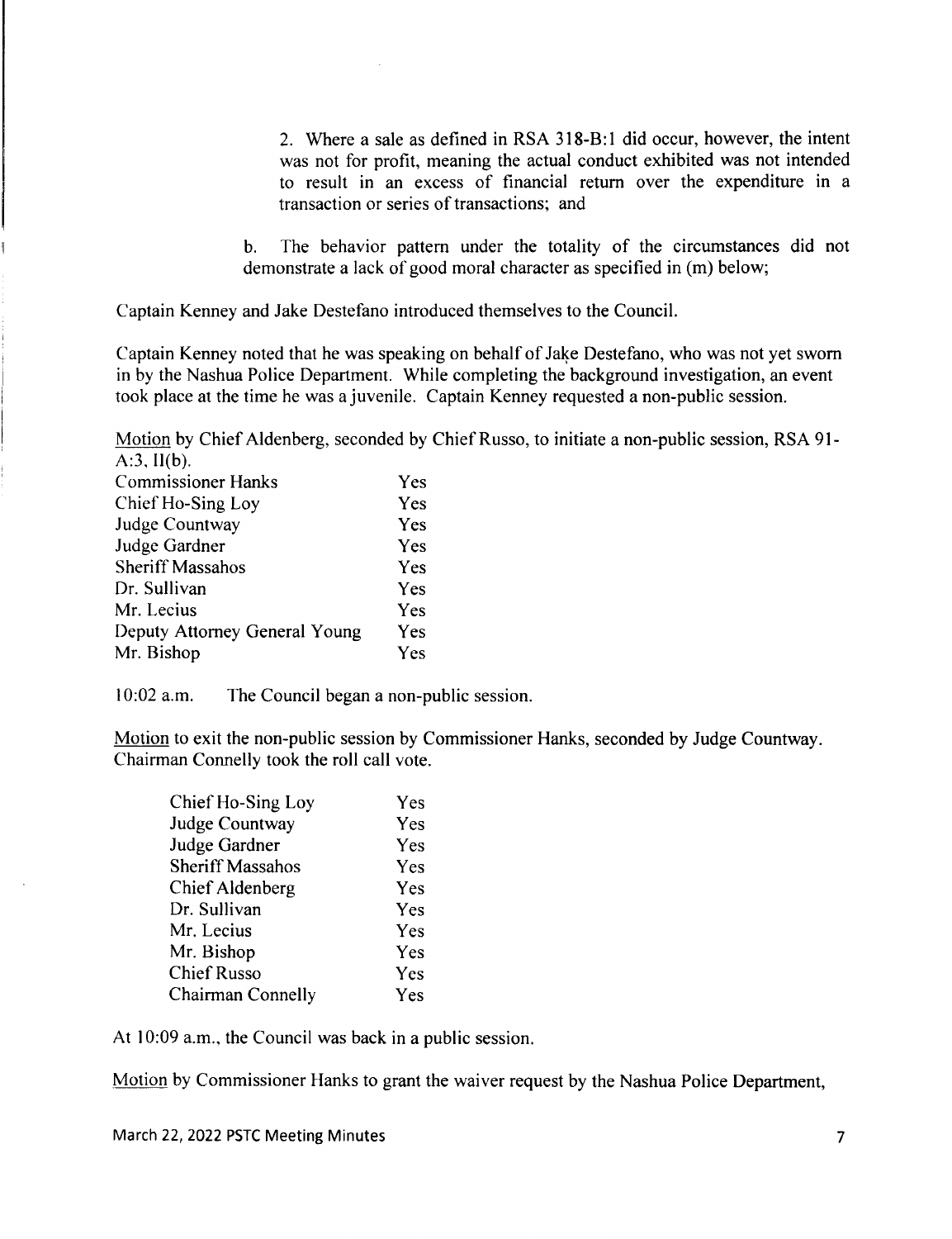Chief Aldenberg seconded the motion. The Council's voice vote was unanimous in favor of the motion.

Gorham Police Department - Addendum to Agenda

Chief Adam Marsh was present with Brian Jenkins, a candidate for the Gorham Police Department.

Major Parenteau explained that Chief Marsh was present to request a waiver for Brian Jenkins regarding Administrative Rule Pol 301.05 (g)(8)(2).

He read the rule into the record.

Pol 301.05 Background Investigation. The following shall apply to the background investigation of the applicant by the agency:

(g) The hiring authority shall evaluate the results of its background investigation and the agency shall not appoint a person or invest with authority any person elected as a police, corrections or probation/parole officer, who:

(8) Has ever illegally manufactured, transported for sale, or sold a controlled substance as sale is defined in RSA 318-B:1, unless, upon review of the council at the request of a hiring authority, the council finds that:

2. Where a sale as defined in RSA 318-B:1 did occur, however, the intent was not for profit, meaning the actual conduct exhibited was not intended to result in an excess of financial return over the expenditure in a transaction or series of transactions; and

b. The behavior pattern under the totality of the circumstances did not demonstrate a lack of good moral character as specified in (m) below;

Chief Marsh addressed the Council and asked for a non-public session because Brian Jenkins was not hired yet.

Motion for a non-public session by Judge Countway who cited RSA 91-A:3, II(b) because the request was in reference to the hiring of any person as a public employee. Mr. Lecius seconded the Motion. Chairman Connelly took the roll call vote.

| <b>Commissioner Hanks</b> | <b>Yes</b> |
|---------------------------|------------|
| Chief Ho-Sing Loy         | Yes        |
| Judge Gardner             | Yes        |
| <b>Sheriff Massahos</b>   | Yes        |
| Chief Aldenberg           | <b>Yes</b> |
| <b>Chief Russo</b>        | <b>Yes</b> |
| Dr. Sullivan              | Yes        |
| Mr. Lecius                | Yes        |

March 22, 2022 PSTC Meeting Minutes 8 and 2008 and 2008 and 2008 and 2008 and 2008 and 2008 and 2008 and 2008 and 2008 and 2008 and 2008 and 2008 and 2008 and 2008 and 2008 and 2008 and 2008 and 2008 and 2008 and 2008 and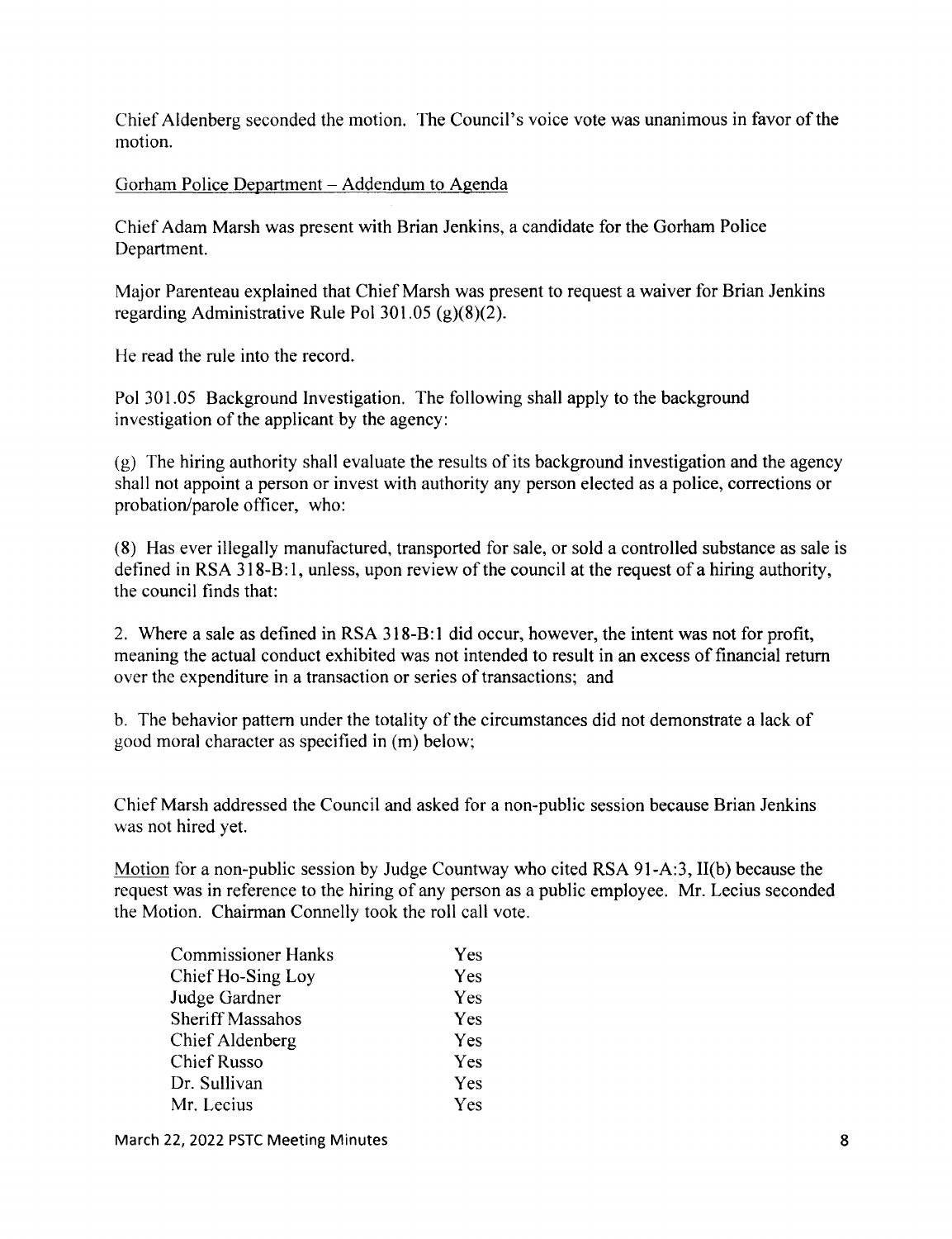Assistant Attorney General Young Yes Mr. Bishop Yes Chairman Connelly voted Yes

At 10:13 a.m., the Council proceeded to a non-public session.

Motion to exit the non-public session by Mr. Lecius, seconded by Dr. Sullivan. Chairman Connelly took the roll call vote.

| Yes        |
|------------|
| Yes        |
| Yes        |
| Yes        |
| Yes        |
| Yes        |
| Yes        |
| Yes        |
| Yes        |
| <b>Yes</b> |
| Yes        |
| <b>Yes</b> |
|            |

At 10:20 a.m., the Council was back in a public session.

Motion to approve the waiver for the Gorham Police Department for Brian Jenkins by Mr. Lecius, seconded by Judge Gardner, noting that the request met the qualifications of Pol  $301.05(g)(8)(2)(b).$ 

Chairman Connelly took the roll call vote.

| <b>Commissioner Hanks</b>     | Yes |
|-------------------------------|-----|
| Chief Ho-Sing Loy             | Yes |
| <b>Judge Countway</b>         | Yes |
| <b>Sheriff Massahos</b>       | Yes |
| Chief Aldenberg               | Yes |
| <b>Chief Russo</b>            | Yes |
| Dr. Sullivan                  | Yes |
| Mr. Lecius                    | Yes |
| Deputy Attorney General Young | Yes |
| Mr. Bishop                    | Yes |
| Chairman Connelly voted       | Yes |

### Michael Doran, New Hampshire State Police Pol 402.02(b)

Major Parenteau summarized the matter for the Council, he distributed copies of the staff's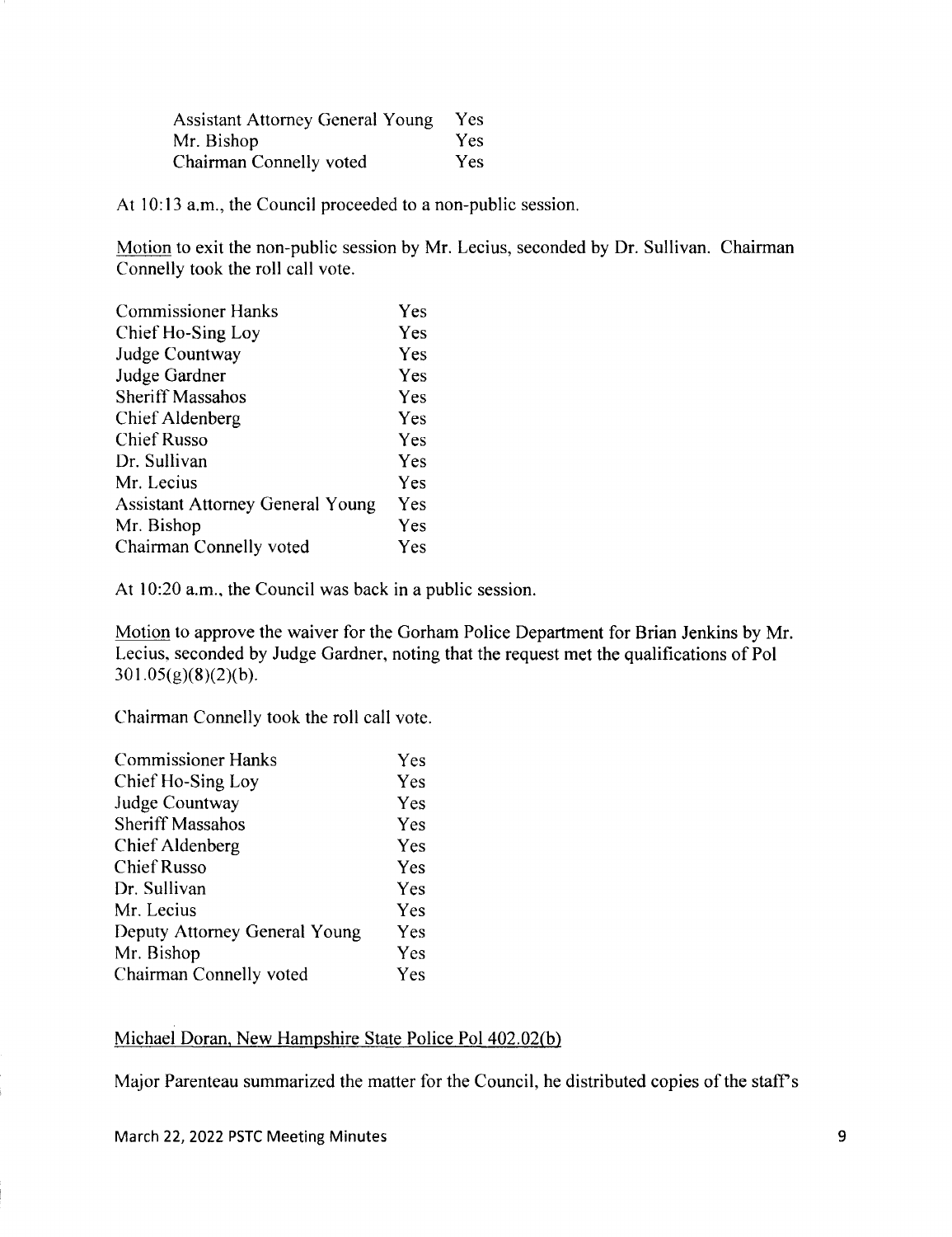exhibits to each Council member.

Pol 402.02(b)

(b) A certification shall be temporarily suspended pending resolution of criminal charges if the officer has been arrested, indicted or bound over either prior to or after certification for a felony or any crime involving moral turpitude or of a crime which tends to bring discredit on the police, corrections, or probation/parole service, unless the safety of the public or the confidence in the criminal justice system would not be adversely affected.

(c) Examples of crimes that involve moral turpitude or of a crime which tends to bring discredit on the police, corrections or probation/parole service shall include but not be limited to: 3. OWl

Staff Exhibits A 1 through A 10 detail Michael Doran's employment and certification history, beginning with his first job in law enforcement at the Laconia Police Department February 18, 1991, his certification June 7, 1991, jobs with the Dover Police Department, the Alton Police Department, and his current agency, New Hampshire State Police.

On August 29, 2021, Michael Doran, a certified police officer, employed by the New Hampshire State Police, was arrested for operating under the influence, Maine statute 29-A-2411.1-A.A.l by the Maine State Police, Staff Exhibit B.

The New Hampshire State Police issued a 30 day suspension without pay for Michael Doran beginning September 30, 2021, with extensions of 30 days on October 31, November 30, and December 30, 2021. On January 3, 2022 New Hampshire State Police assigned Michael Doran to a non-law enforcement duty position at the agency, Staff Exhibits C1 through C5. On January 11, 2022, a complaint in the Michael Doran matter was filed in the York District Court, Biddeford, Maine for Criminal OUI, Maine Statute 29-A M.R.S. §2411 (l-A)(A) Class D. Staff Exhibit D.

Attorney Marc Beaudoin introduced himself and NH State Police Trooper Michael Doran, noting that Mr. Doran has not been arraigned yet, he has a date in April.

Officer Doran gave a summary of his education and employment history, which began in Massachusetts at Norwood Police Department as a civilian dispatcher, which he maintained while working for Norfolk. In 1982, he was hired by Norfolk, Massachusetts as a reserve patrol officer. He attended the Massachusetts Criminal Justice Academy in Foxborough. He worked there until he left to begin working for Laconia Police Department.

Attorney Beaudoin confirmed the arrest was on August 29, 2021, at 7:30 at night in Maine. Michael Doran was with a friend riding motorcycles. They stopped for lunch and had a couple of drinks. They stopped a bar on their way home to New Hampshire. As they traveled home, Mr. Doran looked in his mirror and saw that his friend had gone off the road and crashed on his motorcycle. He turned around and went back to assist. Maine State Police arrived as did medical personnel. The Maine trooper noticed an odor coming from Mr. Doran. Mr. Doran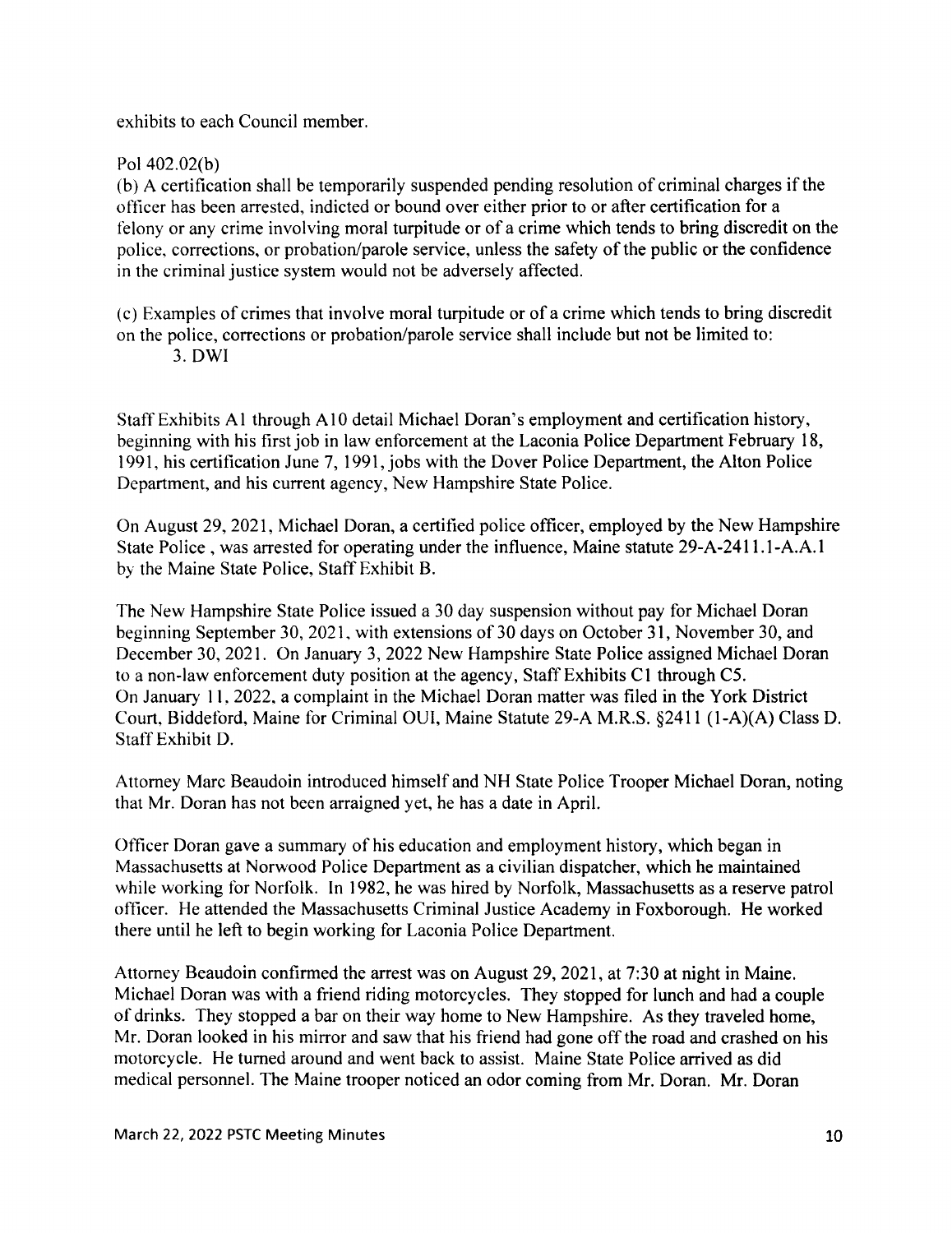completed the field sobriety tests that he was asked to do by the Maine trooper willingly.

He had seven drinks that day, noon to  $-7:30$  p.m. the time of the accident, approximately a drink per hour.

Attorney Beaudoin asked what Mr. Doran had done since the arrest for treatment.

Mr. Doran contacted the Peer Counselor Division. He enrolled in Veteran's and First Responder's Division in Manchester. He attended outpatient counseling, once a week. He is still in treatment and attends once a month.

He has taken steps to identify issues.

Motion by Deputy Attorney General Young to revoke the certification until the underlying case is resolved. The motion was not seconded at this time.

Attorney Beaudoin asked the Council to consider a retroactive certification suspension. Michael Doran is not a danger to the public; he is working but not in a law enforcement capacity.

Suspension of his certification may push his status to a suspension without pay with the division.

Judge Gardner asked about a retroactive suspension.

Attorney Beaudoin explained retroactive being "time served". Mr. Doran was suspended ninety days.

Deputy Attorney General Young affirmed her motion.

Chairman Connelly asked if there was a second on the motion.

Judge Countway asked about the distinction between "revoke" and "suspend".

Deputy Attorney General Young stated that "given the testimony that we've heard and the alcohol he had in his system, the fact that he hasn't been heard in a courtroom is not this Council's issue, it's the person who decided to drink and get behind the wheel of a vehicle, he should not have a certification while that process plays out. Ifhe's acquitted, he can come back".

Judge Countway seconded Deputy Attorney General Young's motion, and asked to amend the language to "temporarily suspend pending resolution of the criminal charges".

Chairman Connell called for the vote, there were four "ayes".

Judge Gardner asked for discussion on the motion, she asked if the Council were to suspend, does it mean he can't work in any capacity, whether it's not law enforcement or administrative functions?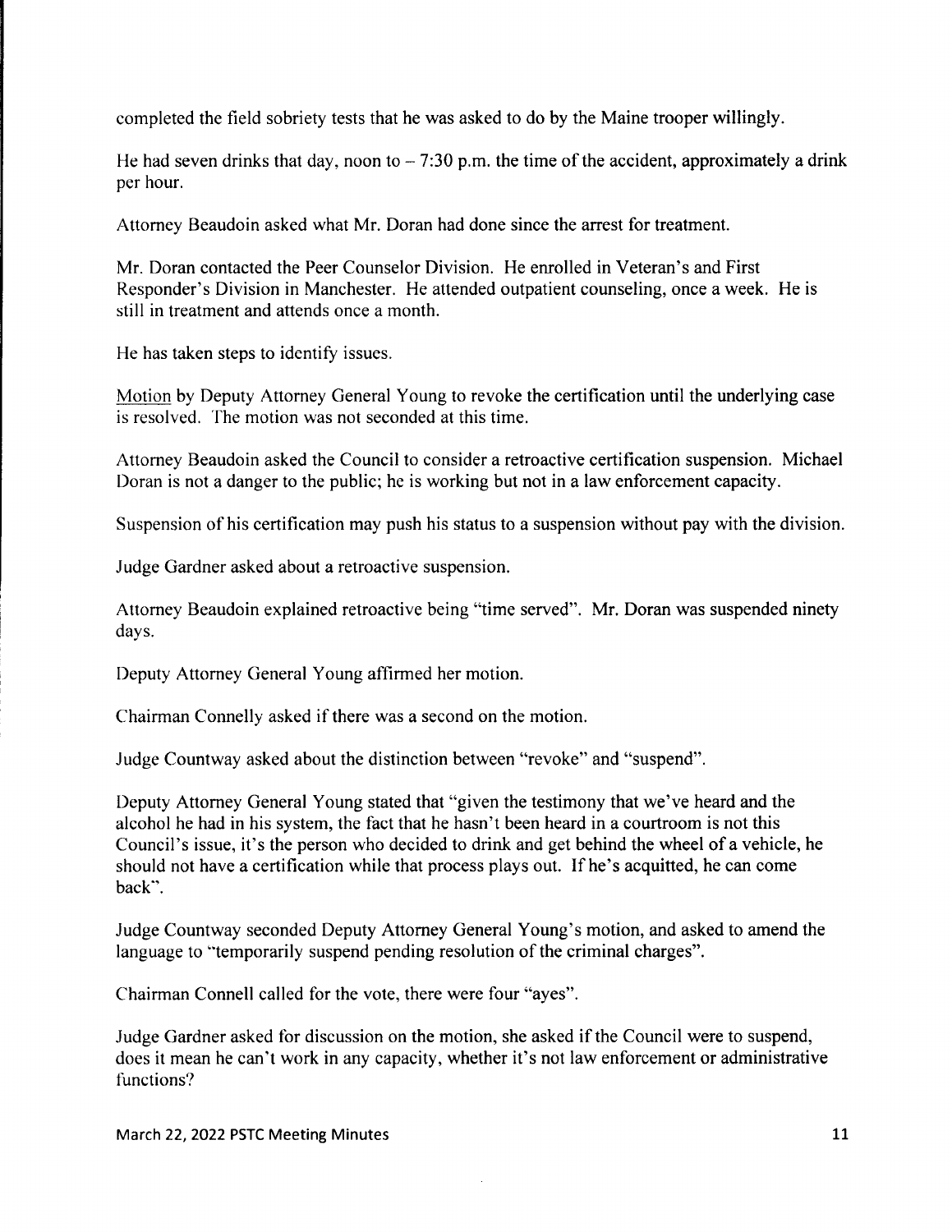Major Parenteau responded that if he isn't doing any work that is law enforcement, he didn't believe that revocation or suspension of his certification would affect his current job at State Police?

Attorney Beaudoin stated that he had spoken with the Colonel who said that without a certification he would suspend him without pay, he wouldn't be allowed to continue in the administrative position.

Chairman Connelly then inquired ifhe'd be allowed to return to employment when the matter was resolved in April?

Major Parenteau informed Council members that Mr. Doran would be noticed to return for a hearing after the court's resolution of the matter.

Chief Russo noted that Mr. Doran said he had taken responsibility for his actions. He then asked if Mr. Doran would plead guilty at the arraignment on April  $6<sup>th</sup>$ ?

Mr. Doran said if it wasn't a good case against him, he would plead not guilty.

Attorney Beaudoin:

- He's gone through treatment.
- Not drinking and driving at all.
- State Police may terminate him depending on the length of time it may take in the court system.

Deputy Attorney General Young stated that another option would be for him to retire as he's had a thirty-year career. He could have income.

Attorney Beaudoin countered that Mr. Doran loves his job and doesn't want to leave, Deputy Attorney General Young noted "he should have thought of that on September 29<sup>th"</sup>.

Judge Countway asked about a negotiated plea on April  $6<sup>th</sup>$ , it would be relevant to know if there have been plea negotiations.

Attorney Beaudoin stated that he was not representing Mr. Doran for the matter in Maine and would not speculate as negotiations are different in Maine.

Chairman Connelly asked for the vote in a roll call:

| <b>Commissioner Hanks</b> | <b>Yes</b> |
|---------------------------|------------|
| Chief Ho-Sing-Loy         | <b>Yes</b> |
| Judge Countway            | <b>Yes</b> |
| Judge Gardner             | <b>Yes</b> |
| <b>Sheriff Massahos</b>   | <b>Yes</b> |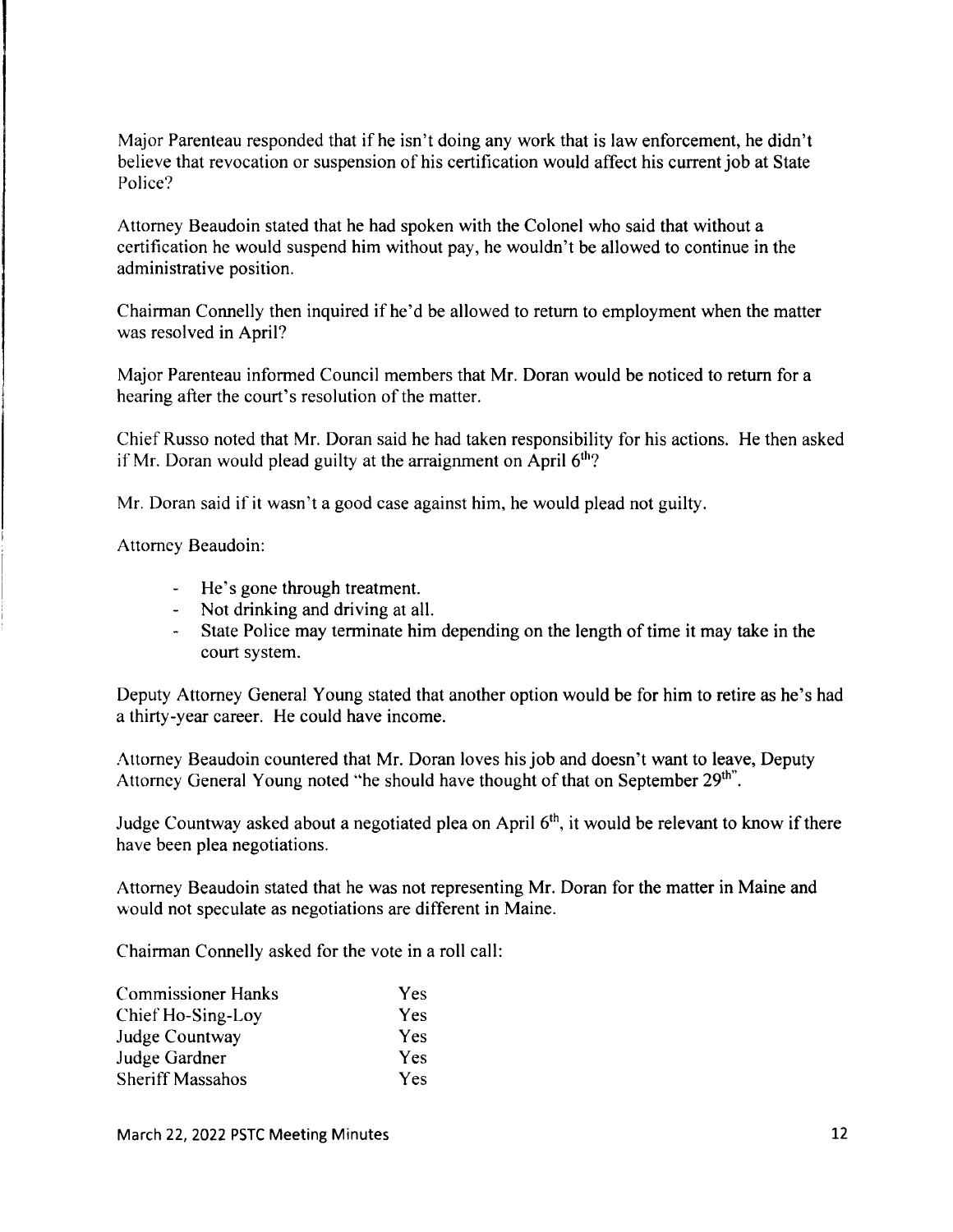| Chief Aldenberg             | Yes        |
|-----------------------------|------------|
| <b>Chief Russo</b>          | Yes        |
| Dr. Sullivan                | Yes        |
| Mr. Lecius                  | <b>Yes</b> |
| Mr. Bishop                  | <b>Yes</b> |
| Chairman Connelly voted yes |            |

The motion passed.

Zachary Bilotta NH State Police Pol 402.02 (b)

Sheriff Connelly asked the parties to introduce themselves.

Zachary Bilotta was present with his attorney Marc Beaudoin.

Major Parenteau explained the matter before the Council was regarding administrative rule Pol 402. 02(b), temporary suspension of law enforcement certification. He read the rule into the record.

(b) A certification shall be temporarily suspended pending resolution of criminal charges if the officer has been arrested, indicted or bound over either prior to or after certification for a felony or any crime involving moral turpitude or of a crime which tends to bring discredit on the police, corrections, or probation/parole service, unless the safety of the public or the confidence in the criminal justice system would not be adversely affected.

(c) Examples of crimes that involve moral turpitude or of a crime which tends to bring discredit on the police, corrections or probation/parole service shall include but not be limited to:

(3) DWI; A Hands Free Violation An Open Container Violation

Major Parenteau presented exhibits to the Council members which detail Zachary Bilotta's law enforcement employment and certification history, as well as the documents regarding his arrest for the aforementioned charges and the complaints filed at Ossipee Circuit Court.

On February 5, 2022, Zachary Bilotta, a certified police officer employed by the New Hampshire State Police, was arrested for a hands-free violation, RSA 265:79-c, an open container violation, RSA 265-A:44, and DUI impairment, a Class B misdemeanor, RSA 265-A:2,  $1(a)$  by the Wolfeboro Police Department.

Major Parenteau read the DWI charge into the record. "On February 5, 2022, at 9:14 p.m., in Carroll County, did commit the offense of DWI impairment, that the defendant did drive a vehicle, a gray 2017 Subaru Forester, on a way South Main Street in Wolfeboro, New Hampshire, while under the influence of intoxicating liquor, or any controlled drug, prescription drug, over the counter drug or any other chemical substance, natural or synthetic, which impairs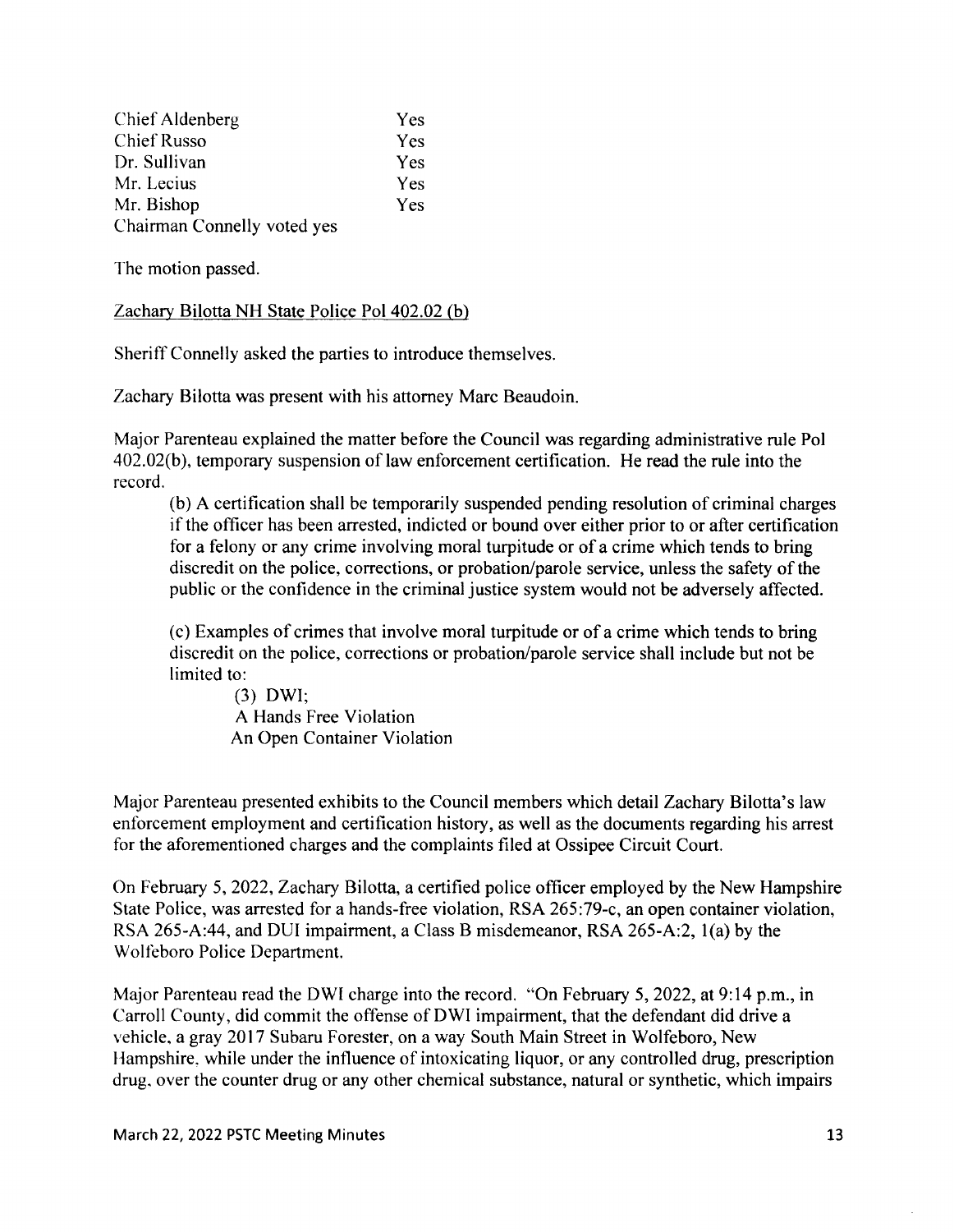a person's ability to drive, or any combination of the above."

Attorney Marc Beaudoin addressed the Council; he announced that at the close of the hearing, his client would offer the voluntary temporary surrender of his certification pending the resolution of the criminal matter.

Attorney Beaudoin noted that he would like to inform Council members what Mr. Bilotta has done since the incident occurred.

Attorney Beaudoin asked Mr. Bilotta questions relative to this background and education:

- He is from Lunenburg, Massachusetts.
- He went to Lunenburg High School and graduated in 2010.
- He graduated from Westfield State University with a degree in criminal justice and sociology in 2014.
- He was hired by Lunenburg Police Department as a reserve officer and went through the reserve academy held in West Boylston.
- He was then hired by the New Hampshire State Police in 2015 and graduated from the academy in December 2015.
- He works from the Troop E barracks.

Attorney Beaudoin requested a non-public session, he had documents from a therapist that he wanted to submit to the Council but asked that the documents be non-public.

Sheriff Connelly announced that he would entertain a motion for a non-public session.

Motion by Judge Gardner to admit the documents that are confidential, medical documents under RSA 91-A:3, II (i), but still have the hearing, noting that they can all look at the documents, but the documents would be sealed and confidential, and then discuss. Mr. Lecius seconded the motion. The voice vote of the Council members was unanimous in favor of the motion.

Major Parenteau took the documents that Attorney Beaudoin had and exited the meeting room to make copies.

Attorney Beaudoin explained that Zachary Bilotta was currently out of work on FMLA. He asked Mr. Bilotta some questions to explain what he had been doing after his arrest.

- The day after his arrest, he contacted peer support to ask them about treatment options.
- There were a couple of options, one was the VFR (Veteran and First Responder) Program in Manchester, the other was a more extreme option, more in depth, the McLean Hospital in Belmont, Massachusetts for two-week inpatient therapy.
- He attended the Leader Program at McLean Hospital, the two-week inpatient program which focuses on law enforcement, first responders for substance abuse, mental illness issues.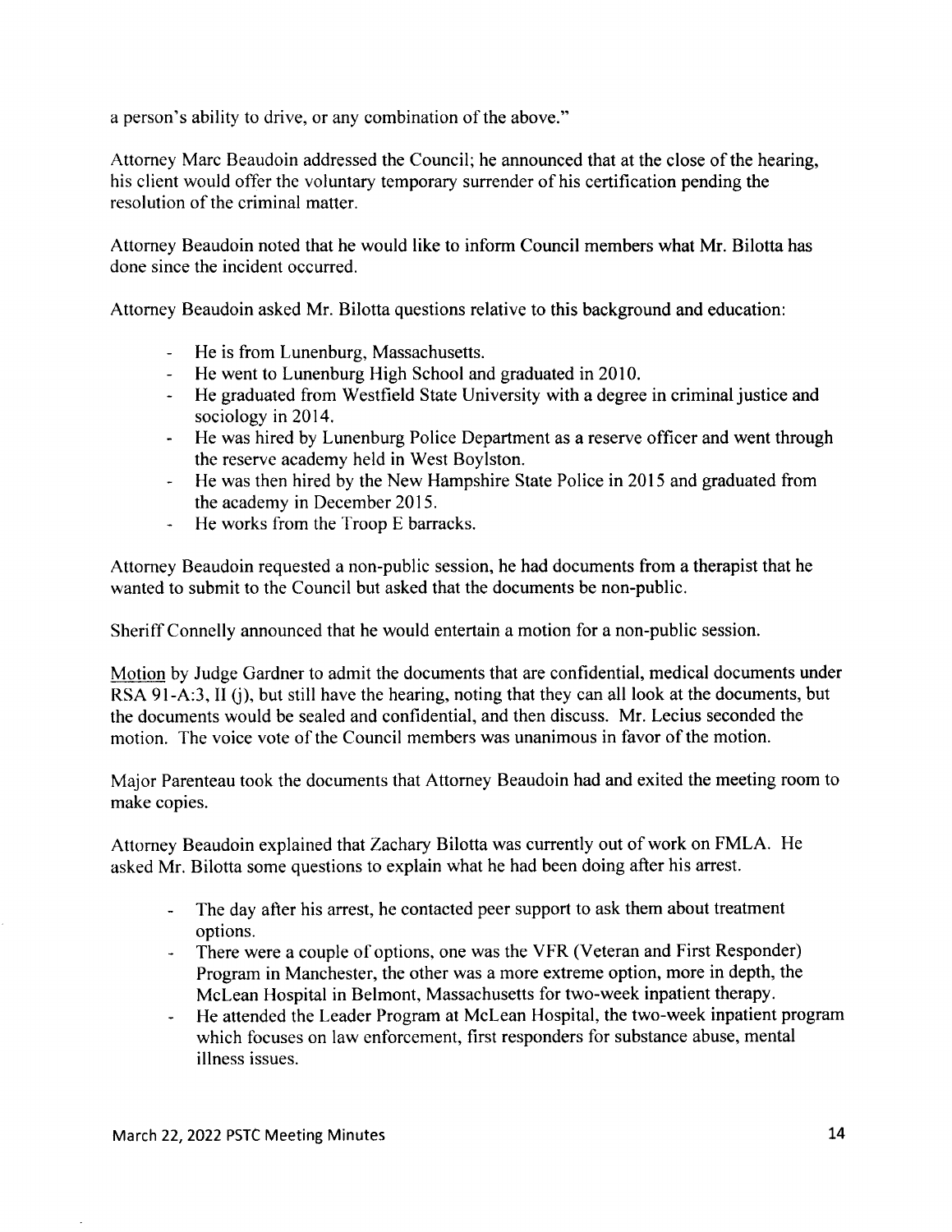- $\frac{1}{2}$ He completed the program and was referred to a social worker in Meredith, New Hampshire.
- He began speaking with her immediately after completing the McLean Program. ie i
- He asked if he could increase the meetings each week or if she could refer him to another local meeting.
- $\omega_{\rm{eff}}$ She referred him to the YFR and got him an appointment.
- He did an intake meeting at YFR and was admitted to the program. He started the program the week prior to the Council meeting.
- He will be receiving treatment from VFR for another six weeks.

Attorney Beaudoin asked that the documents that were being copied by Major Parenteau were submitted to the Council members as "sealed" for their review. They are documents from therapy sessions on Mr. Bilotta's progress.

Chairman Connelly inquired if Council members had any questions.

Judge Countway asked if a motion from the Council was needed if Mr. Bilotta and Attorney Beaudoin intended to do a temporary suspension?

Attorney Beaudoin responded that Zachary Bilotta was willing to voluntarily surrender his certification pending the outcome of the criminal matter. They hope it is resolved quickly. They asked that once it is resolved that they are able to speak to the Council again to ask about reinstatement.

Motion by Judge Countway to accept the voluntary temporary surrender of Zachary Bilotta's certification, Dr. Sullivan seconded the motion. The voice vote of the Council was unanimous in favor of the motion.

Christopher Norton, New Hampshire Department of Corrections Pol 402.02(b) Major Parenteau explained that he had received information the day before that Mr. Norton had resigned and was going to file for retirement.

Sean Donahue, Littleton Police Department PoI402.02(b)

This matter was continued due to conflicting dates with his arraignment in court, which was also March 22<sup>nd</sup>. The hearing will be scheduled for the April 26, 2022 meeting.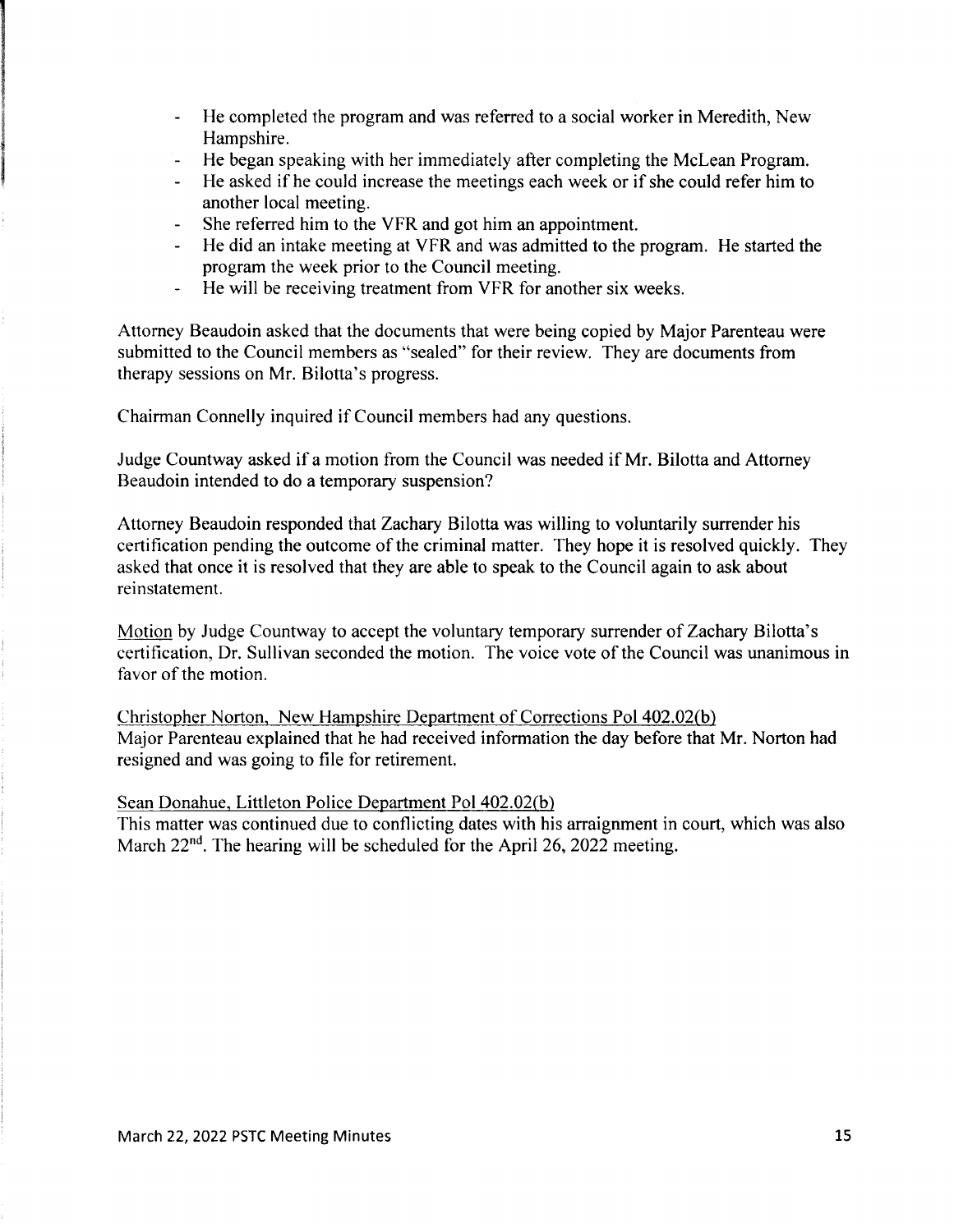## Consent Calendar

### PT&E Requests

## Sarah M. Stark, Portsmouth Police Department

Will be granted certification upon successful completion of the medical exam (done November 16, 2021), entrance fitness test, and the Law Package of the Full-Time Police Officer Academy, with the stipulation that the officer must work in the direct presence of a certified officer unless the officer completes the agency's FTO program and then may work under normal supervision.

### Andrew Weaver, Police Standards and Training Council

Will be granted certification upon successful completion of the medical exam, (done January 26, 2022) entrance fitness test, and the Law Package of the Full-Time Police Officer Academy, with the stipulation that the officer must work in the direct presence of a certified officer unless the officer completes the agency's FTO program and then may work under normal supervision.

### William Walker, UNH Police Department

Will be granted certification upon successful completion of the medical exam, (done January 4, 2022) entrance fitness test, and the Law Package of the Full-Time Police Officer Academy, with the stipulation that the officer must work in the direct presence of a certified officer unless the officer completes the agency's FTO program and then may work under normal supervision.

### Requests for Extensions

/

Note: Extensions granted until the first council meeting following the fitness testing for the requested Academy, and, if testing is successful, to the first council meeting following the end of the requested Academy.

| Class Number                                                         | 187        | 188                                                                    | 189        |
|----------------------------------------------------------------------|------------|------------------------------------------------------------------------|------------|
| $\ $ Dates                                                           |            | 01/03/2022-04/22/2022   02/07/2022-05/27/2022    06/06/2022-09/23/2022 |            |
| $\mathbb{P}$ aperwork<br>$\ $ Submission<br>$\parallel$ Deadline $*$ | 12/06/2021 | $\frac{101}{142022}$                                                   | 05/09/2022 |
| Fitness Test Date $  12/20/2021$                                     |            | 101/24/2022                                                            | 05/23/2022 |

### \* Full Time Academy

\* All paperwork by the submission deadline, which is before 4:30 PM close of business. Class size is limited to 67 students. The attendees will be determined after successful completion of the Entrance Fitness Test, based on the received order of the completed applications.

### \* \* Part Time Academy

| Class Number                    | TBA |  |
|---------------------------------|-----|--|
| II) ates                        |     |  |
| Paperwork Submission Deadline * |     |  |

#### March 22, 2022 PSTC Meeting Minutes 16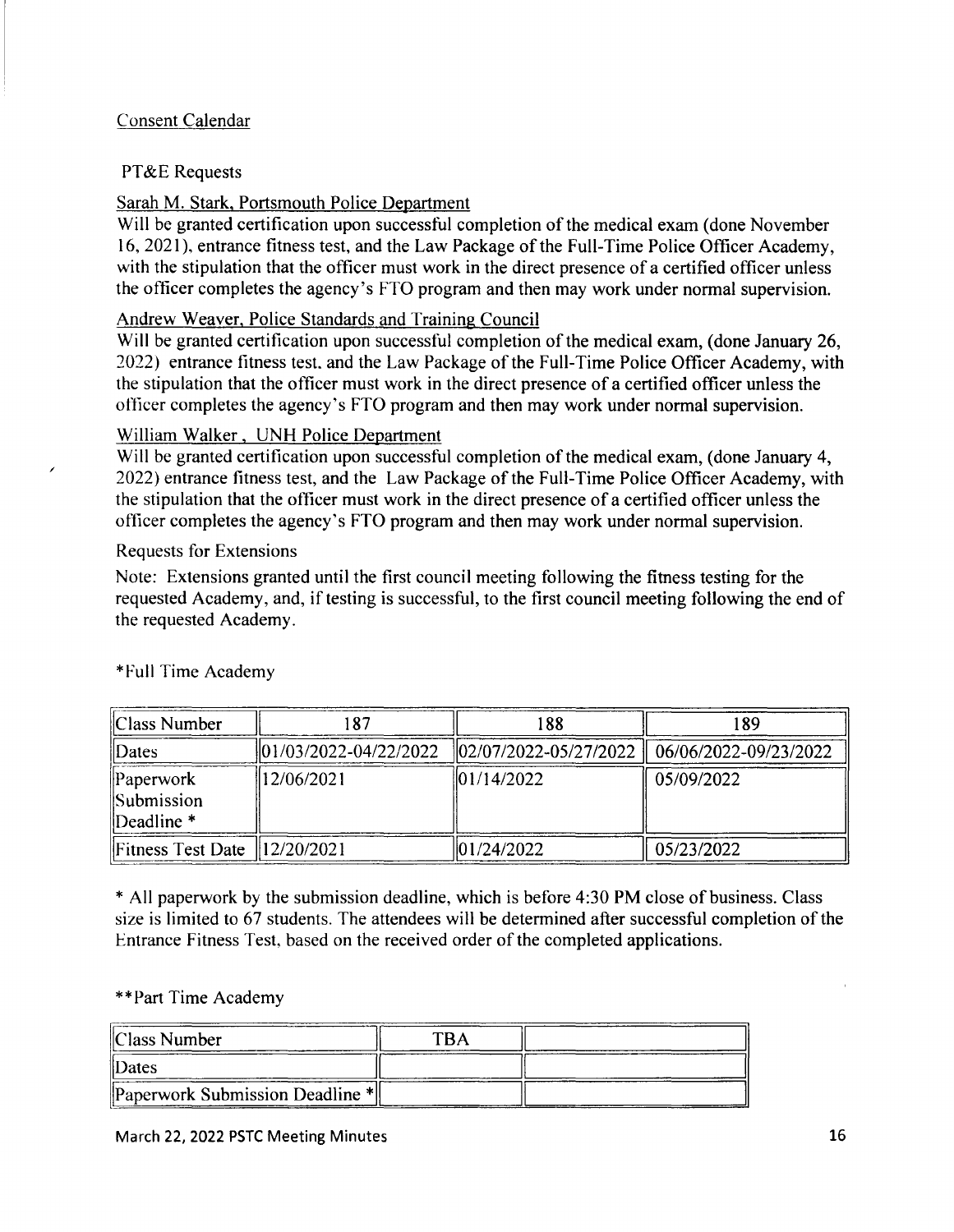| Fitness Test Date<br>____________ |           |                     |
|-----------------------------------|-----------|---------------------|
| ___________<br>_____              | _________ | <b>Constitution</b> |

\*\*Corrections Academy

| Class Number                                  |                               | 118                      |                       |
|-----------------------------------------------|-------------------------------|--------------------------|-----------------------|
| <b>Dates</b>                                  | $ 01/22/2022 -$<br>05/20/2022 | $05/31/22 -$<br>07/22/22 | 09/26/22-<br>11/18/22 |
| Paperwork<br>Submission Deadline   12/27/2021 |                               |                          |                       |
| Fitness Test Date                             | 01/08/2022                    | 05/16/22                 | 09/12/22              |

\*\*All paperwork by the submission deadline, which is before 4:30 PM close of business. Class size may be limited. If so, the attendees will be determined after successful completion of the Entrance Fitness Test, based on the received order of the completed applications.

Paulo Sanchez De La Cruz, NH DOC (DOH *12/17/21)* Will be granted an extension until the first council meeting following the fitness testing for the requested academy, and, if testing is successful, to the first council meeting following the end of the requested academy with the stipulation that the officer must remain actively enrolled in the 118th Corrections Academy and may only work in the direct presence of a certified Corrections Officer or is stationed at or in a secured post such as a control room and has no direct contact with persons under departmental control.

Scott Hamel, NH DOC (DOH *04/23/21)* Will be granted an extension until the first council meeting following the fitness testing for the requested academy, and, if testing is successful, to the first council meeting following the end of the requested academy with the stipulation that the officer must remain actively enrolled in the 118th Corrections Academy and may only work in the direct presence of a certified Corrections Officer or is stationed at or in a secured post such as a control room and has no direct contact with persons under departmental control.

Federico Larralde, NH DOC (DOH *12/21121)* Will be granted an extension until the first council meeting following the fitness testing for the requested academy, and, if testing is successful, to the first council meeting following the end of the requested academy with the stipulation that the officer must remain actively enrolled in the 118th Corrections Academy and may only work in the direct presence of a certified Corrections Officer or is stationed at or in a secured post such as a control room and has no direct contact with persons under departmental control.

Kayleigh MacDougall, NH DOC (DOH *09/24/31)* Will be granted an extension until the first council meeting following the fitness testing for the requested academy, and, if testing is successful, to the first council meeting following the end of the requested academy with the stipulation that the officer must remain actively enrolled in the 118th Corrections Academy and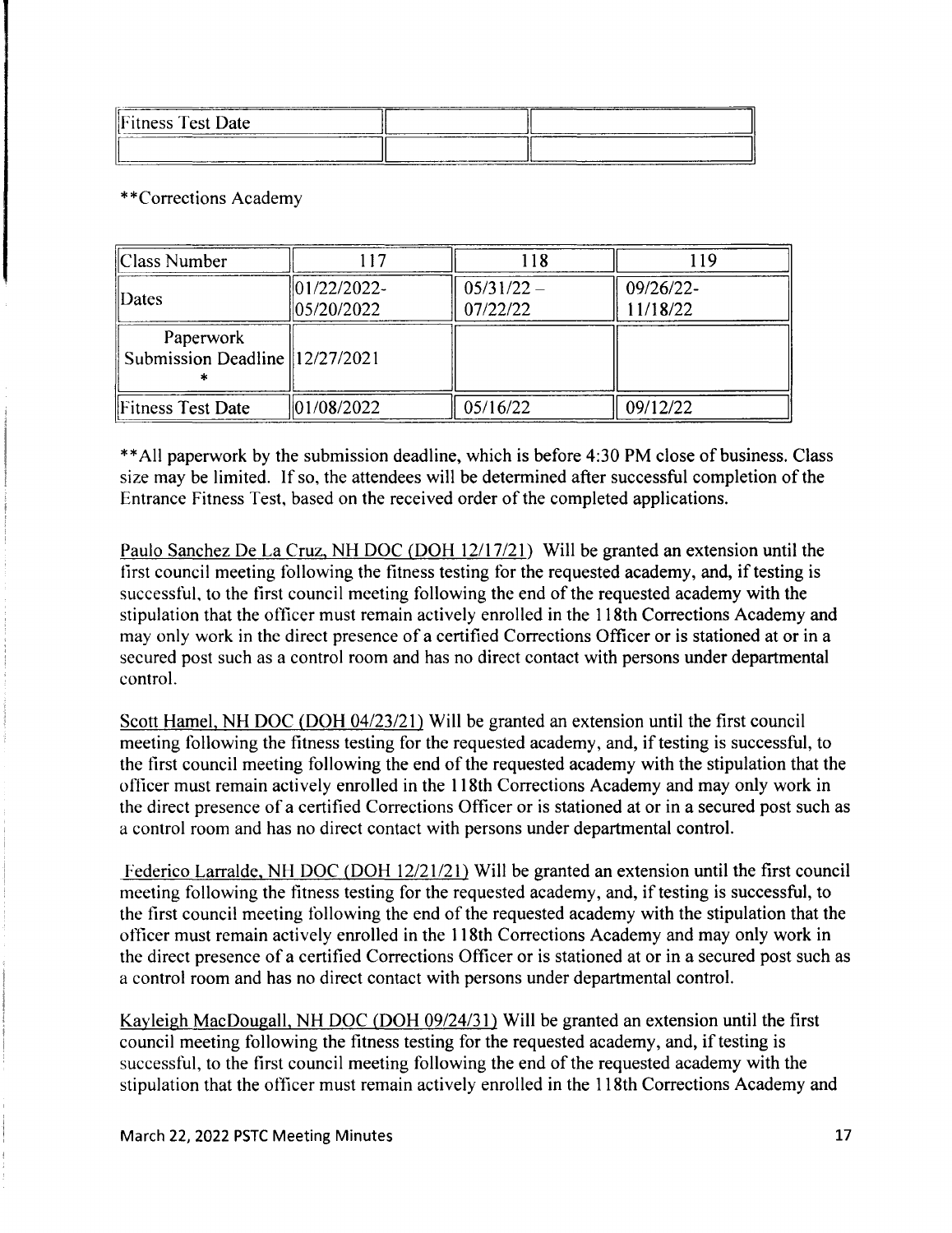may only work in the direct presence of a certified Corrections Officer or is stationed at or in a secured post such as a control room and has no direct contact with persons under departmental control.

Joshua Hermann, NH DOC (DOH *11/19/21)* Will be granted an extension until the first council meeting following the fitness testing for the requested academy, and, if testing is successful, to the first council meeting following the end of the requested academy with the stipulation that the officer must remain actively enrolled in the 118th Corrections Academy and may only work in the direct presence of a certified Corrections Officer or is stationed at or in a secured post such as a control room and has no direct contact with persons under departmental control.

Cameron Beaton, NH DOC (DOH *08113/21)* Will be granted an extension until the first council meeting following the fitness testing for the requested academy, and, if testing is successful, to the first council meeting following the end of the requested academy with the stipulation that the officer must remain actively enrolled in the 118th Corrections Academy and may only work in the direct presence of a certified Corrections Officer or is stationed at or in a secured post such as a control room and has no direct contact with persons under departmental control.

Michael Nicoli, Portsmouth Police Department (DOH: *09113/21* Not Part-time certified) Will be granted an extension until the first council meeting following the fitness testing for the requested academy, and, if testing is successful, to the first council meeting following the end of the requested academy with the stipulation that the officer must remain actively enrolled in the 189th academy Law Package classes and may continue working only in the direct presence of a certified officer, unless the officer has successfully completed their agency's FTO Program, they may work with normal supervision.

Erik Josephson, Winchester Police Department (DOH: *10104/21* Not Part-time certified) Will be granted an extension with the stipulation that the officer may continue working only in the direct presence of a certified officer, unless the officer has successfully completed their agency's FTO Program, they may work with normal supervision.

Cheryl Clancy, NH Division of Ports and Harbors, (DOH: *09/24/21* Not Part-time certified) Will be granted an extension with the stipulation that the officer may continue working only in the direct presence of a certified officer, unless the officer has successfully completed their agency's FTO Program, they may work with normal supervision.

End of Consent Calendar